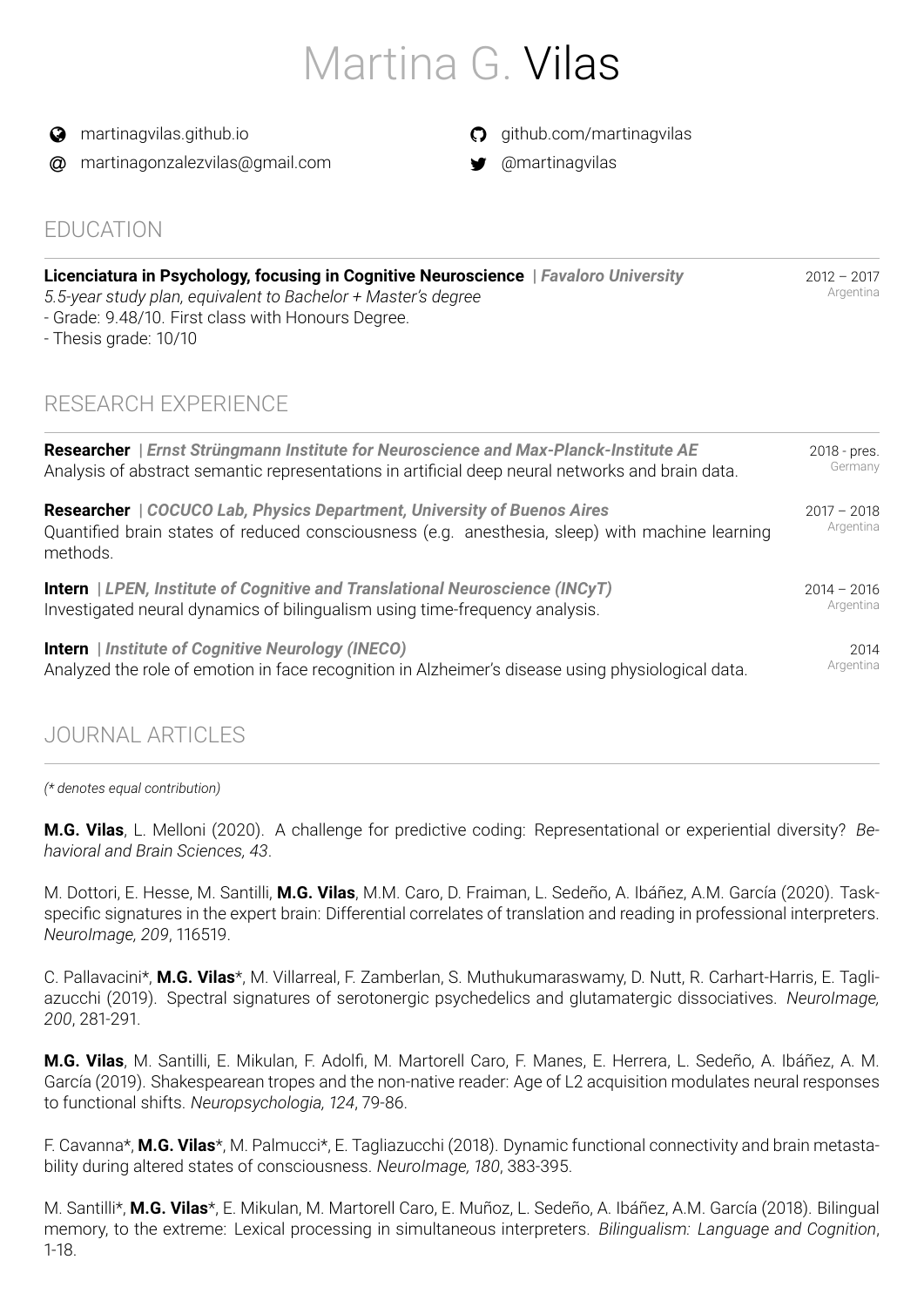**M.G. Vilas**, L. Melloni (2019). Schema- and episodic-based predictions during visual narrative perception. *The Predictive Brain Conference*, Marseille, France.

**M.G. Vilas**, A. Feilding, R. Carhart-Harris, D. Nutt, S. Muthukumaraswamy, E. Tagliazucchi (2017). The spectral signatures of serotonergic and dissociative psychedelics in the human brain. *XXXII Congreso Anual SAN (TR: Annual Congress of the Argentinean Society of Neuroscience)*, Mar del Plata, Argentina.

**M.G. Vilas**, M. Zarepour, S. Cannas, E. Tagliazucchi, D.R. Chialvo (2016). Complexity, long-range correlations and why a few points suffice for large-scale brain dynamics. *Frontiers in Physical Sciences*, CABA, Argentina.

### TALKS (selected)

**M.G. Vilas** (2021). Evaluating the reproducibility of deep learning research in cognitive computational neuroscience. *LXAI Social at ICLR 2021*, presented online. <http://doi.org/10.5281/zenodo.4740053>

**M.G. Vilas**, S. Henin, C. Ranganath, L. Melloni (2021). Schema- and episodic-based predictions during visual narrative perception. *CNS 2021*, presented online.

**M.G. Vilas**, K. Whitaker (2021). Why you need a reproducible computational environment and how Binder can help. *Boost your Research Reproducibility with Binder Workshop* at *3rd SSI Research Software Camp*, presented online. <http://doi.org/10.5281/zenodo.4573146>

**M.G. Vilas** (2020). Characterizing the encoding and retrieval of schema- and episodic-based representations. *Leon Deouell's Human Cognitive Neuroscience Laboratory*, presented online.

**M.G. Vilas**, M. Sharan, K. Whitaker (2020). Computational reproducibility: A how-to guide based on The Turing Way. *Brainhack Donostia 2020*, presented online. <http://doi.org/10.5281/zenodo.4269795>

**M.G. Vilas**, M. Sharan, K. Whitaker (2020). The Turing Way: A guide to reproducible, ethical and collaborative research practices. *LiveMEEG*, presented online. <http://doi.org/10.5281/zenodo.4075439>

### HONORS & AWARDS

| Open Science SIG Fellowship   Organization for Human Brain Mapping (OHBM)        | 2021              |
|----------------------------------------------------------------------------------|-------------------|
| Travel Grant   EuroScipy                                                         | 2019              |
| Ph.D. Scholarship   National Scientific and Technical Research Council (CONICET) | 2017              |
| Academic Excellence Scholarship   Favaloro University                            | 2016              |
| Academic Merit Award   Santander Rio Bank                                        | 2016, 2014 & 2013 |

### MENTORING

Google Summer of Code **|** *Project Mentor* 2021 Open Life Science Program **|** *Mentor & Expert* 2020 & 2021 Book Dash of The Turing Way **|** *Mentor / Helper* 2020

### **SUPERVISION**

Henrik Rohr **|** *Undergraduate Supervisor* **|** Max Planck Institute AE 2019